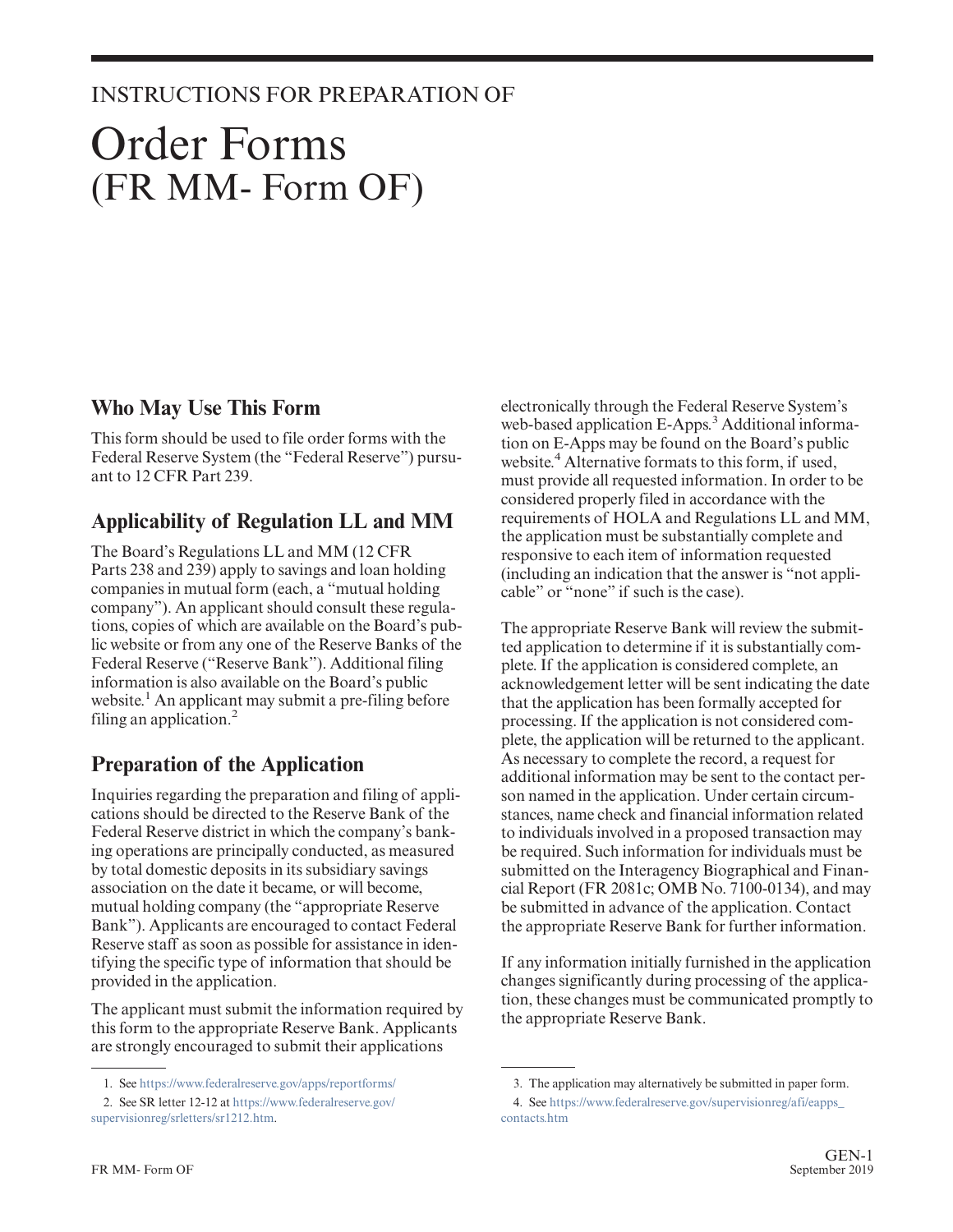# General Instructions

## **Confidentiality**

Under the provisions of the Freedom of Information Act (the "FOIA"—5 U.S.C. § 552), the application is a public document and available to the public upon request. Once submitted, an application becomes a record of the Board and may be requested by any member of the public. Board records generally must be disclosed unless they are determined to fall, in whole or in part, within the scope of one or more of the FOIA exemptions from disclosure. See 5 U.S.C. § 552(b)(l)-(9).

The exempt categories include (but are not limited to) "trade secrets and commercial or financial information obtained from a person and privileged or confidential" (exemption 4), and information that, if disclosed, "would constitute a clearly unwarranted invasion of personal privacy" (exemption 6). An applicant may request confidential treatment for any information, submitted in or in connection with the application, that the applicant believes is exempt from disclosure under the FOIA. For example, if the applicant is of the opinion that disclosure of commercial or financial information would likely result in substantial harm to its competitive position or that of its subsidiaries, or that disclosure of information of a personal nature would result in a clearly unwarranted invasion of personal privacy, confidential treatment of such information may be requested.

Any request for confidential treatment must be submitted in writing concurrently with the filing of the application (or subsequent related submissions), and must discuss in detail the justification for confidential treatment. Such justification must be provided for each portion of the application (or related submissions) for which confidential treatment is requested. Applicant's reasons for requesting confidentiality must specifically describe the harm that would result from public release of the information. A statement simply indicating that the information would result in competitive harm or that it is personal in nature is not sufficient. (A claim that disclosure would violate the law or policy of a foreign country is not, in and of itself, sufficient to exempt information from disclosure. The applicant must demonstrate that disclosure would fall within the scope of one or more of the FOIA exemptions from disclosure.) The applicant must follow the steps outlined immediately below, and certify in the application (or related submissions) that these steps have been followed.

Information for which confidential treatment is requested should be: (1) specifically identified in the public portion of the application (by reference to the confidential section); (2) separately bound; and (3) labeled "CONFIDENTIAL."

With respect to applications that include information regarding an individual or individuals associated with the proposed transaction, the Board expects the applicant to certify that it has obtained the consent of the individual(s) to public release of such information prior to its submission to the Board or, in the absence of such consent, to submit (or ensure that the individual(s) submit(s)) a timely request for confidential treatment of the information in accordance with these instructions. Information submitted directly by an individual or individuals will become part of the relevant application record, and, accordingly, will be a Board record subject to being requested by any member of the public under FOIA.

The Federal Reserve will determine whether information submitted as confidential will be so treated and will advise the applicant of any decision to make available to the public information labeled "CONFIDEN-TIAL." However, it shall be understood that, without prior notice to the applicant, the Board may disclose or comment on any of the contents of the application in an Order or Statement issued by the Board in connection with its decision on the application. The Board's staff normally will notify the applicant in the course of the review process that such information may need to be disclosed in connection with the Board's action on the application.

For further information on the procedures for requesting confidential treatment and the Board's procedures for addressing such requests, consult the Board's Rules Regarding Availability of Information, 12 CFR Part 261, including 12 CFR 261.15, which governs requests for confidential treatment.

#### **Supporting Information**

The Federal Reserve specifically reserves the right to require the filing of additional statements and information. The questions in the application are not intended to limit an applicant's presentation. An applicant bears the full burden for presenting and documenting a case that meets the statutory criteria for

GEN-2<br>September 2019